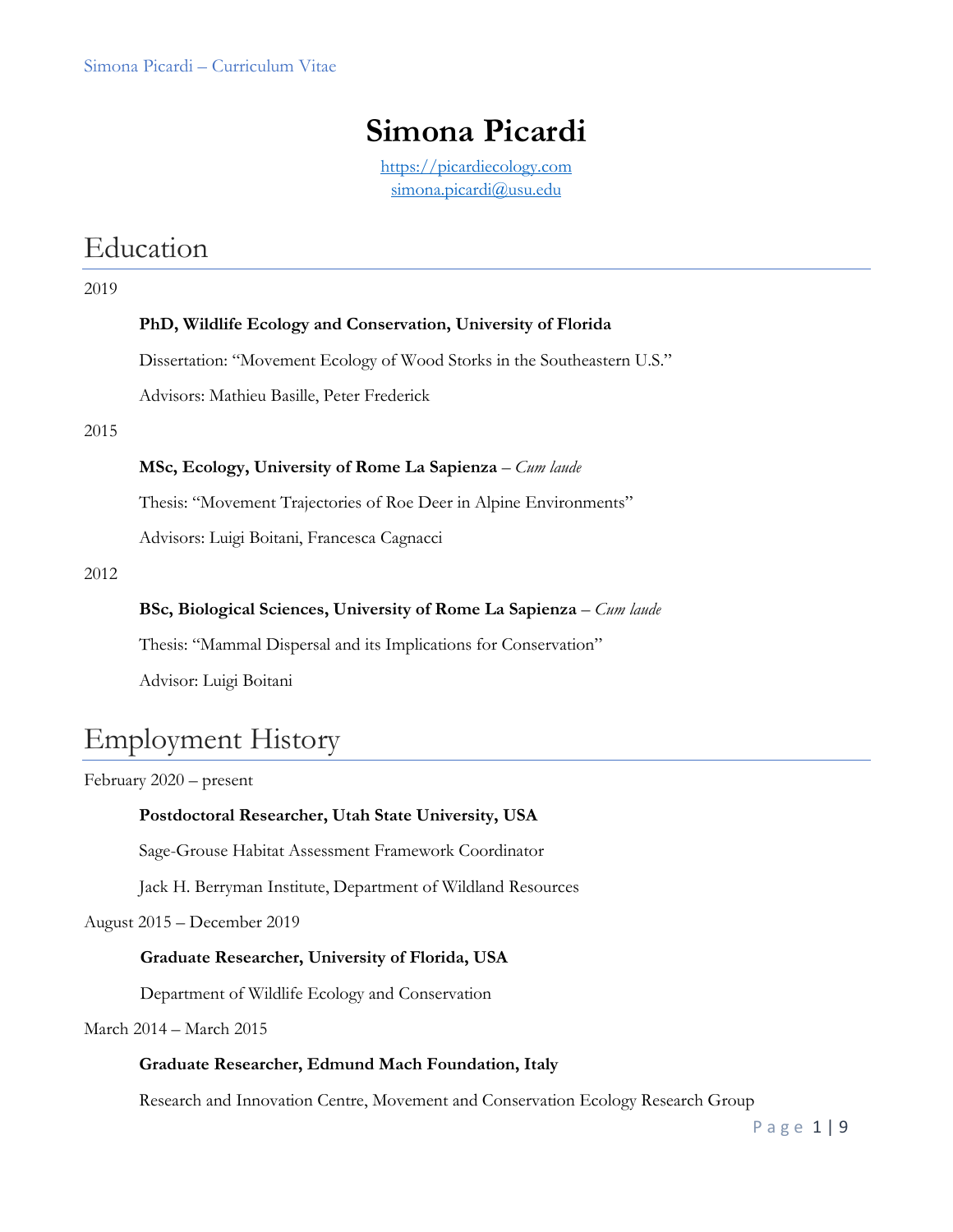## Publications

### Peer-reviewed

- 1. Joo, R., **Picardi, S.**, Clay, T.A., Boone, M.E., Patrick, S.C., Basille, M. Recent trends in movement ecology of animals and human mobility. 2022. *Movement Ecology* (in press)
- 2. Carpenter, B.G., Sieving, K.E., Terhune, T., **Picardi, S.**, Griffith, A., Sheilds, R., Pittman, H.T. Linking wild turkey hen movement data to nesting behavior. 2022. *Wildlife Society Bulletin.* <https://doi.org/10.1002/wsb.1267>
- 3. **Picardi, S.,** Coates, P.S., Kolar, J., Mathews, S.R., O'Neil, S., Dahlgren, D.K. Behavioral state-dependent habitat selection and implications for animal translocations. 2021. *Journal of Applied Ecology*. <https://doi.org/10.1111/1365-2664.14080>
- 4. **Picardi, S.**, Ranc, N., Smith, B.J., Coates, P.S., Mathews, S.R., Dahlgren, D.K. Individual variation in temporal dynamics of post-release habitat selection. 2021. *Frontiers in Conservation Science* 2:703906. Part of Special Issue "Animal Behavior After Translocation into Novel Environments". <https://doi.org/10.3389/fcosc.2021.703906>
- 5. Gould, M.J., Gramza, A.R., **Picardi, S.** Editorial: Early Career Researchers' Views on Publishing in The Journal of Wildlife Management. 2021. *The Journal of Wildlife Management* 1-4. <https://doi.org/10.1002/jwmg.22130>
- 6. **Picardi, S.**, Messmer, T., Crabb, B., Kohl, M., Dahlgren, D., Frey, N., Larsen, R., Baxter, R. Predicting greater sage-grouse habitat selection at the southern periphery of their range. 2020. *Ecology and Evolution* 10(23):13451-13463.<https://doi.org/10.1002/ece3.6950>
- 7. Bruant, A.\*, **Picardi, S.**, Basille, M. Parental care in wood stork (*Mycteria americana*) and its effect on fledging success. 2020. *Waterbirds* 43(2):134-146.<https://doi.org/10.1675/063.043.0202> \*student mentee
- 8. **Picardi, S.**, Smith, B.J., Boone, M.E., Frederick, P.C., Cecere, J.G., Rubolini, D., Serra, L., Pirrello, S., Borkhataria, R.R., Basille, M. Analysis of movement recursions to detect reproductive events and estimate their fate in central place foragers. 2020. *Movement Ecology* 8(1):1-14. <https://doi.org/10.1186/s40462-020-00201-1>
- 9. **Picardi, S.**, Frederick, P.C., Borkhataria, R.R., Basille, M. Partial migration in a subtropical wading bird in the southeastern United States. 2020. *Ecosphere* 11(2): e03054.<https://doi.org/10.1002/ecs2.3054>
- 10. **Picardi, S.**, Basille, M., Peters, W., Ponciano, J.M., Boitani, L., Cagnacci, F. Movement responses of roe deer to hunting risk. 2019. *The Journal of Wildlife Management* 83(1):43-51. <https://doi.org/10.1002/jwmg.21576>
- 11. **Picardi, S.**, Borkhataria, R.R., Bryan, A.L.Jr., Frederick, P.C., Basille, M. GPS telemetry reveals occasional dispersal of wood stork (*Mycteria americana*) from the southeastern US to Mexico. 2018. *Caribbean Naturalist* 2:23-29. Part of Special Issue Endangered and Threatened Species of the Caribbean Region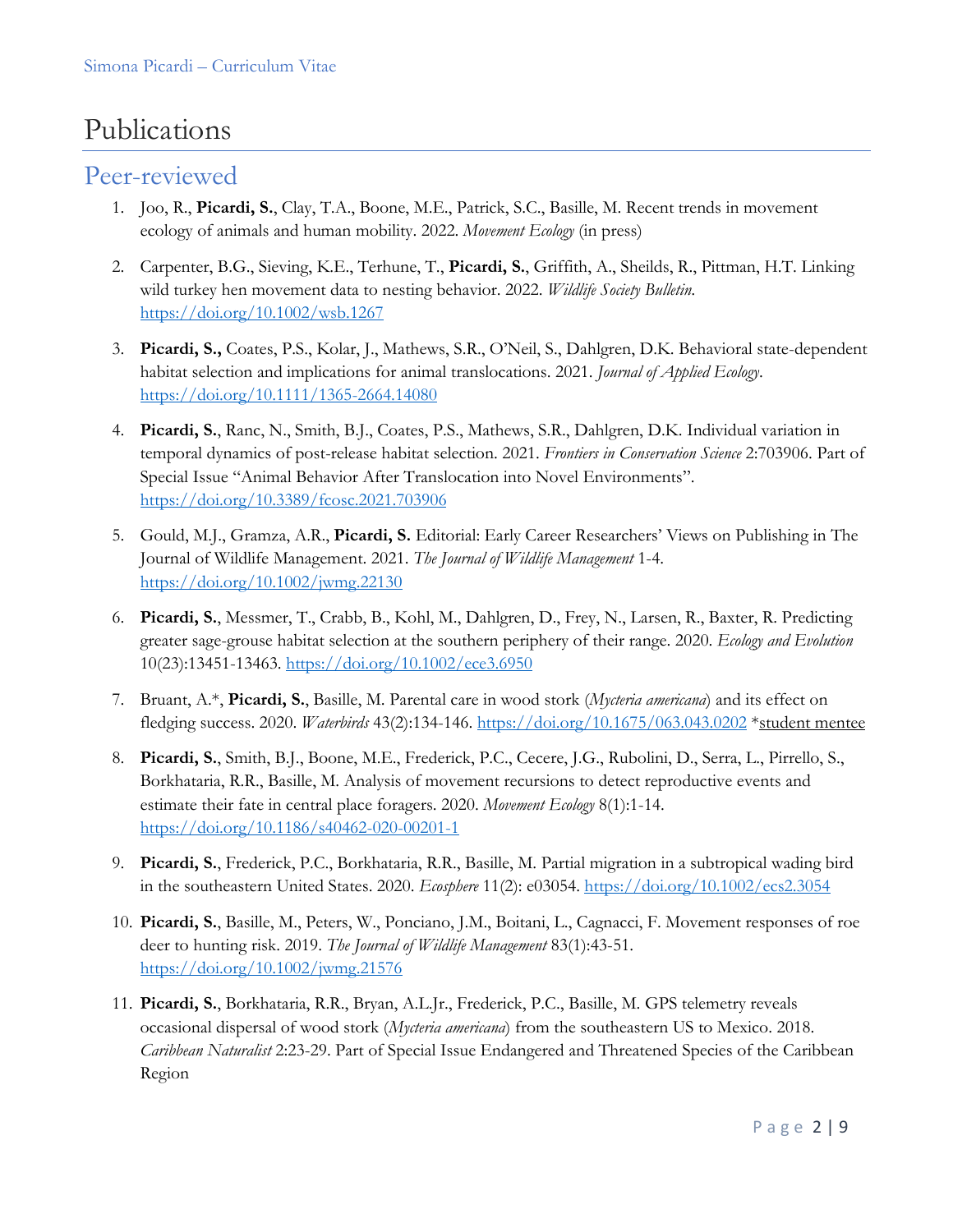## Under review

- 1. **Picardi, S.**, Abrahms, B., Gelzer, E., Morrison, T., Verzuh, T., Merkle, J. Defining null expectations for animal site fidelity. *Ecology Letters.*
- 2. Bar-Ziv, E.\*, **Picardi, S.**, Kaplan, A., Avgar, T., Berger-Tal, O. Sex differences dictate the movement patterns of striped hyenas in a human-dominated landscape. *Frontiers in Ecology and Evolution*.

## In preparation (manuscript available upon request)

- 3. **Picardi, S.**, Frederick, P.C., Borkhataria, R.R., Basille, M. Fitness consequences of behavioral heterogeneity in a partially migratory population along an urban gradient. Target journal: *Proceedings of the Royal Society B.*
- 4. Kohl, M.T., **Picardi, S.**, Dahlgren, D.K., Frey, S.N., Larsen, R.T., Thacker, E.T., Allred, B.W., Naugle, D.E., Reese, J., Cook, A., Messmer, T.A. Mapping greater sage-grouse distribution across Utah in relation to habitat availability using generalized functional response habitat models. Target journal: *Ecological Applications.*
- 5. Small, J.\*, **Picardi, S.**, Kohl, M.T., Messmer, T.A. A tool to prioritize conifer removal treatments for the benefit of greater sage-grouse habitat in Utah. Target journal: *Rangeland Ecology and Management*. \*student mentee.
- 6. Dahlgren, D., Fox, S.\*, Woolwine, D., Bedrosian, B., **Picardi, S.**, Hemenway, J., Thacker, E.T., Messmer, T.A. Geophagy influences winter habitat selection for greater sage-grouse in Wyoming. Target journal: *The Journal of Wildlife Management*. \*student mentee
- 7. Wayment, H.\*, **Picardi, S.**, Stoner, D., Thacker. E., Messmer, T.A. Brood-rearing habitat selection of greater sage-grouse under different cattle grazing management systems in Utah. Target journal: *The Journal of Wildlife Management*. \*student mentee

## Technical/not peer-reviewed

- 8. **Picardi, S.**, Frederick, P.C., Borkhataria, R.R., Basille, M. 2020. Wood storks: Iconic wetland dwellers in the southeastern USA. *Bulletin of the Ecological Society of America* 101(3):e01693. <https://doi.org/10.1002/bes2.1693>
- 9. Cagnacci, F., Ossi, F., Peters, W., Ranc, N., Semenzato, P., Mancinelli, S., Bianchini, F., **Picardi, S.**, Zini, V., Simeone, M., Nicoloso, S., Rocca, M. 2015. 2C2T: Capriolo e Cervo in Trentino e Tecnologia. *Il Cacciatore Trentino.*

# Grants, Scholarships, and Awards

Total funds awarded: \$124,250

• **Sage-grouse Data Management, Analysis, and Reporting Habitat Assessment Framework.**  Bureau of Land Management, Utah Department of Natural Resources, Utah Watershed Restoration Initiative. PI: Messmer, T. Co-PI: Picardi, S. - \$100,000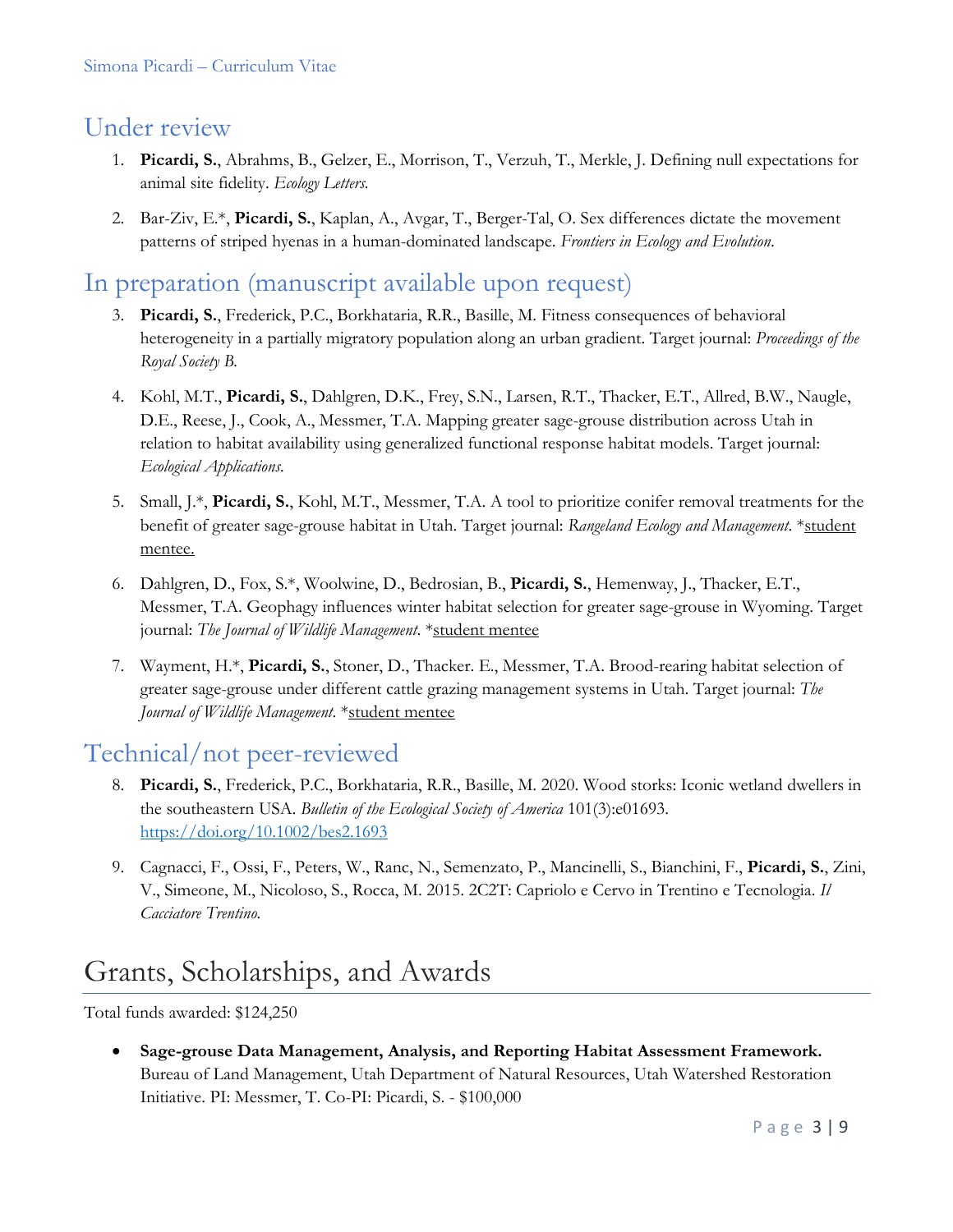- 2019 **Outstanding Graduate Student Award**, Department of Wildlife Ecology and Conservation, University of Florida
- 2018 **Everglades Foundation** ForEverglades Graduate Student Scholarship \$13,000
- 2019 **Florida Chapter of the Wildlife Society** Courtney A. Tye Graduate Student Scholarship \$2,000
- 2015-2016 **University of Florida Department of Wildlife Ecology and Conservation** Jennings Scholarship - \$2,000
- 2017-2018 **Florida Wildlife Federation** Graduate Student Scholarship \$1,200
- 2017 **University of Florida Fort Lauderdale Research and Education Center** Jack A. Falk III Scholarship for Everglades Conservation, Restoration, and Sustainability - \$1,000
- 2019 **TWS Biometrics Working Group** Student Travel Grant \$700
- 2018 **University of Florida College of Agricultural and Life Sciences** James Davidson Graduate Travel Scholarship - \$650
- 2022 **International Statistical Ecology Conference** Travel Grant \$600
- 2019 **TWS Spatial Ecology and Telemetry Working Group** Student Travel Grant \$500
- 2019 **University of Florida Carpentries Club** Travel Award \$500
- Fall 2019 **University of Florida Office of Research** Travel Grant \$400
- Spring 2019 **University of Florida Office of Research** Travel Grant \$400
- 2019 **University of Florida Graduate Student Council** Travel Grant \$350
- 2018 **Ecological Society of America Long-Term Studies Section** J. T. Callahan Student Travel Award - \$250
- 2018 **University of Florida Institute of Food and Agricultural Sciences** Graduate Student Travel Grant - \$250
- 2019 **University of Florida WEC Graduate Student Association** Travel Grant \$250
- 2022 **Utah Chapter of The Wildlife Society Annual Meeting** Best Professional Presentation
- 2021 **Utah Chapter of The Wildlife Society Annual Meeting** Best Professional Presentation
- 2019 **Florida Chapter of The Wildlife Society Spring Meeting** Best Student Presentation \$100
- 2018 **Florida Chapter of The Wildlife Society Spring Meeting** Best Student Presentation \$100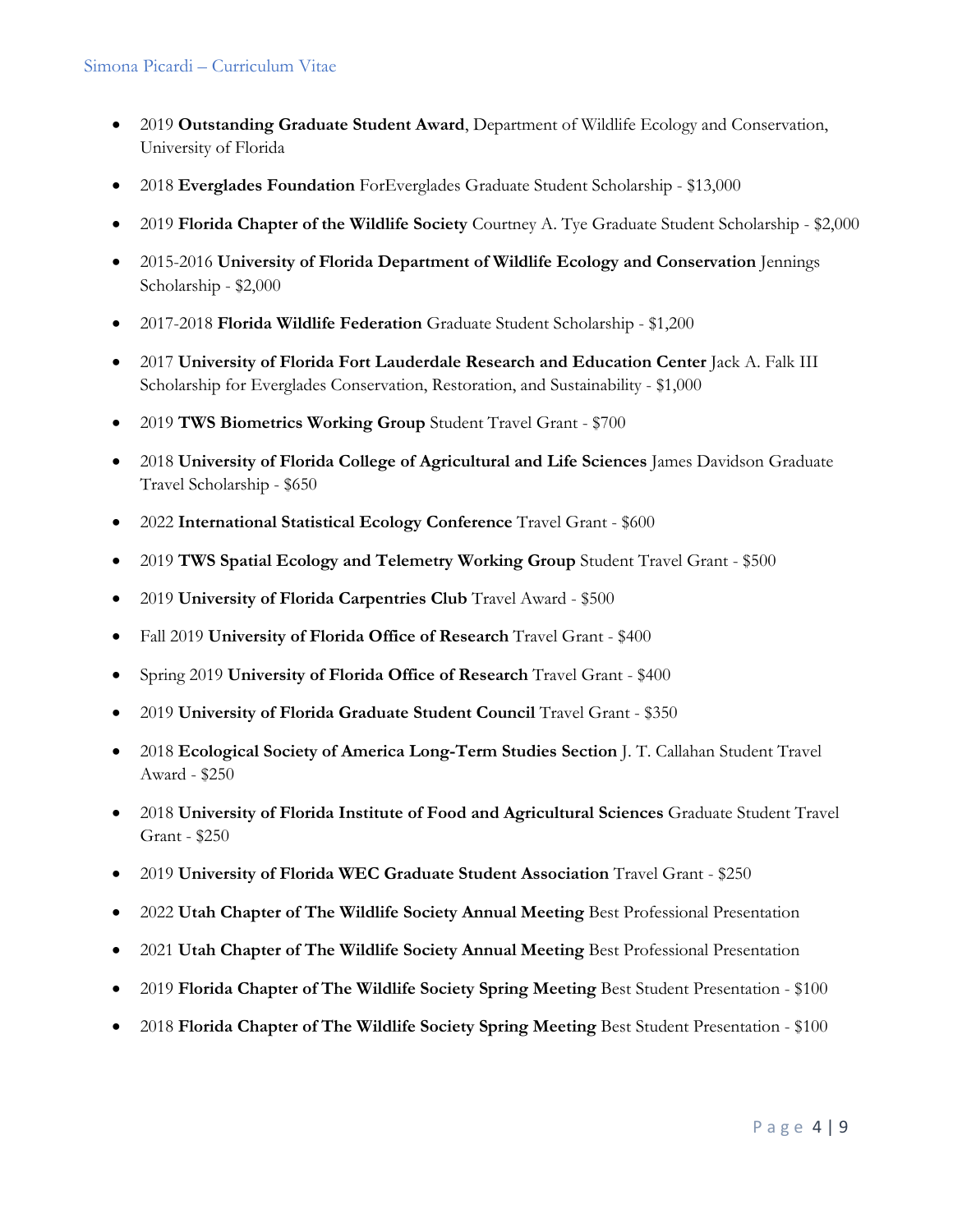## Presentations

## Invited

**Department Seminar, Department of Biology and Biotechnologies "Charles Darwin", University of Rome La Sapienza**. 2021. Fitness consequences of behavioral heterogeneity in a partially migratory population. Roma (RM), Italy.

**Gordon Research Seminar on Movement Ecology of Animals**. 2019. Use of GPS-tracking data to estimate avian reproductive outcome. Barga (LU), Italy.

**Italian Institute for Environmental Protection and Research (ISPRA)**. 2019. Use of GPS-tracking data to estimate avian reproductive outcome. Ozzano nell'Emilia (BO), Italy.

**Florida Chapter of The Wildlife Society Meeting**. 2019. Locating wood stork nests and estimating reproductive outcome from GPS-tracking data. Melbourne, FL. \*Winner of best student presentation award

**University of Florida Wildlife Ecology and Conservation Graduate Student Association Seminar Series**. 2019. The nestR package to locate nest sites and estimate avian reproductive outcome from telemetry data. Gainesville, FL.

## Contributed

**Utah Chapter of the Wildlife Society Annual Meeting**. 2022. Behavioral state-dependent habitat selection in greater sage-grouse. Virtual presentation. \*Winner of best professional presentation award

**Western Association of Fish and Wildlife Agencies Sage and Columbian Sharp-Tailed Grouse Workshop.** 2021. Behavioral state-dependent habitat selection in translocated greater sage-grouse in North Dakota. Virtual presentation.

**Utah Chapter of the Wildlife Society Annual Meeting**. 2021. Greater sage-grouse habitat selection at the southern periphery of their range. Virtual presentation. \*Winner of best professional presentation award

**Utah Bureau of Land Management Prescribed Fire and Fuels Workshop**. 2020. Effectiveness of fuel and vegetation treatments and restoration within Utah BLM: are we making a difference? Virtual presentation.

**Utah Community-Based Conservation Program Seminar Series**. 2020. A tool for prioritizing vegetation treatments in sage-grouse habitat. Virtual presentation.

**Utah Sage-Grouse Plan Implementation Council Annual Meeting**. 2020. Sage-grouse seasonal habitat selection in Utah. Virtual presentation.

**Gordon Research Conference on Movement Ecology of Animals**. 2019. Locating nests and estimating reproductive outcome from avian telemetry data. Barga (LU), Italy. Poster

**The Wildlife Society & The American Fisheries Society Joint Conference**. 2019. Mechanisms for shifts of migratory patterns – a case-study with a partially migratory wading bird. Reno, NV.

**Greater Everglades Ecosystem Restoration Conference**. 2019. Estimating wood stork reproductive outcome from movement data. Coral Springs, FL.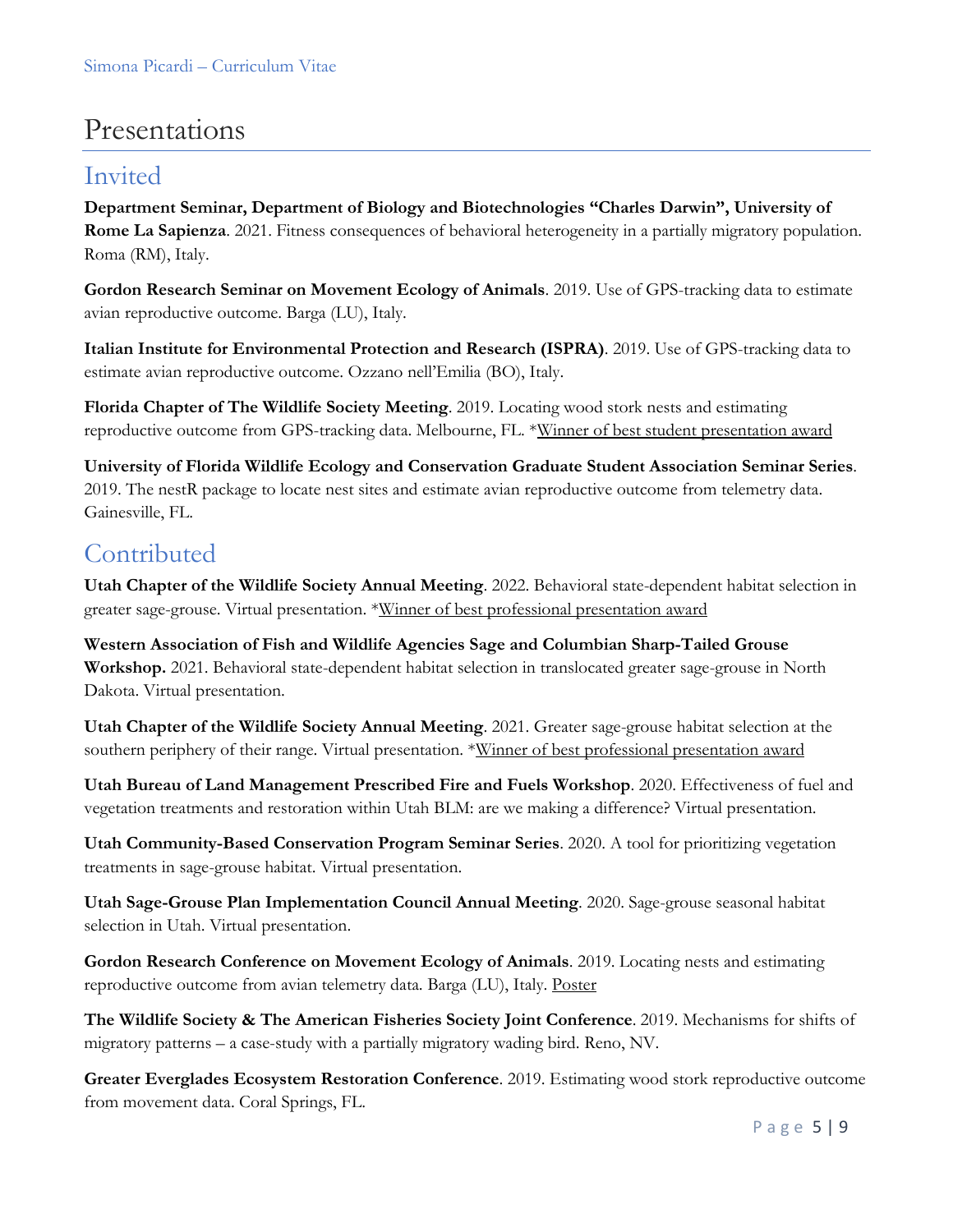### Simona Picardi – Curriculum Vitae

**University of Florida Fort Lauderdale Research and Education Center Seminar Series**. 2019. Movement ecology of wood storks in the southeastern U.S. Davie, FL.

**University of Florida Wildlife Ecology and Conservation Seminar Series**. 2019. Movement ecology of wood storks in the southeastern U.S. Gainesville, FL. October 2019

**Ecological Society of America Annual Meeting**. 2018. Partial migration by a large wading bird in a highly unpredictable environment. New Orleans, LA.

**Florida Chapter of The Wildlife Society Meeting**. 2018. Exploring the spectrum of migratory behaviors in wood stork (*Mycteria americana*). Crystal River, FL. \*Winner of best student presentation award

**Florida Ornithological Society Meeting**. 2018. Partial migration and seasonal distribution patterns in wood storks. Davie, FL.

**UF Institute of Food and Agricultural Sciences Graduate Student Symposium**. 2018. Eggs in different baskets: how moving helps Wood Storks persist. Immokalee, FL. Poster

**Greater Everglades Ecosystem Restoration Conference**. 2017. Tracking large-scale movements of wood stork in the Greater Everglades Ecosystem. Coral Springs, FL.

**Florida Ornithological Society Meeting**. 2017. GPS telemetry reveals occasional dispersal of wood stork (*Mycteria americana*) from the Southeastern US to Mexico. Gainesville, FL.

**Ecological Society of America Annual Meeting**. 2016. Running safely from hunters: movement behavior of roe deer (*Capreolus capreolus*) within and outside a protected area in the Italian Alps. Fort Lauderdale, FL.

**UF Institute of Food and Agricultural Sciences Graduate Student Symposium**. 2016. Running safely from hunters: movement behavior of roe deer (*Capreolus capreolus*) within and outside a protected area in the Italian Alps. Immokalee, FL. Poster

## Technical

**Ecological Society of America Annual Meeting, iDigBio Data Help Desk**. 2018. Handling and managing animal tracking data in R (presentation and demo). New Orleans, LA.

**University of Florida "R Meetups" Seminar Series**. 2018. Working with wildlife tracking data in R (presentation and demo). Gainesville, FL.

**Wildlife Ecology and Conservation "MoveGroup" Seminar Series**. 2018. Demo: Introduction to handling tracking data in R and an example of First Passage Time analysis for path segmentation. Gainesville, FL.

### **Outreach**

**University of Florida Institute of Agricultural and Life Sciences Wildlife Extension Seminar Series**. 2019. Wood storks – from Everglades birds to urban dwellers. Davie, FL.

**Sun City Center Audubon Club**. 2019. Chasing Wood Storks – Ornithology Research in the Era of Technology. Sun City Center, FL.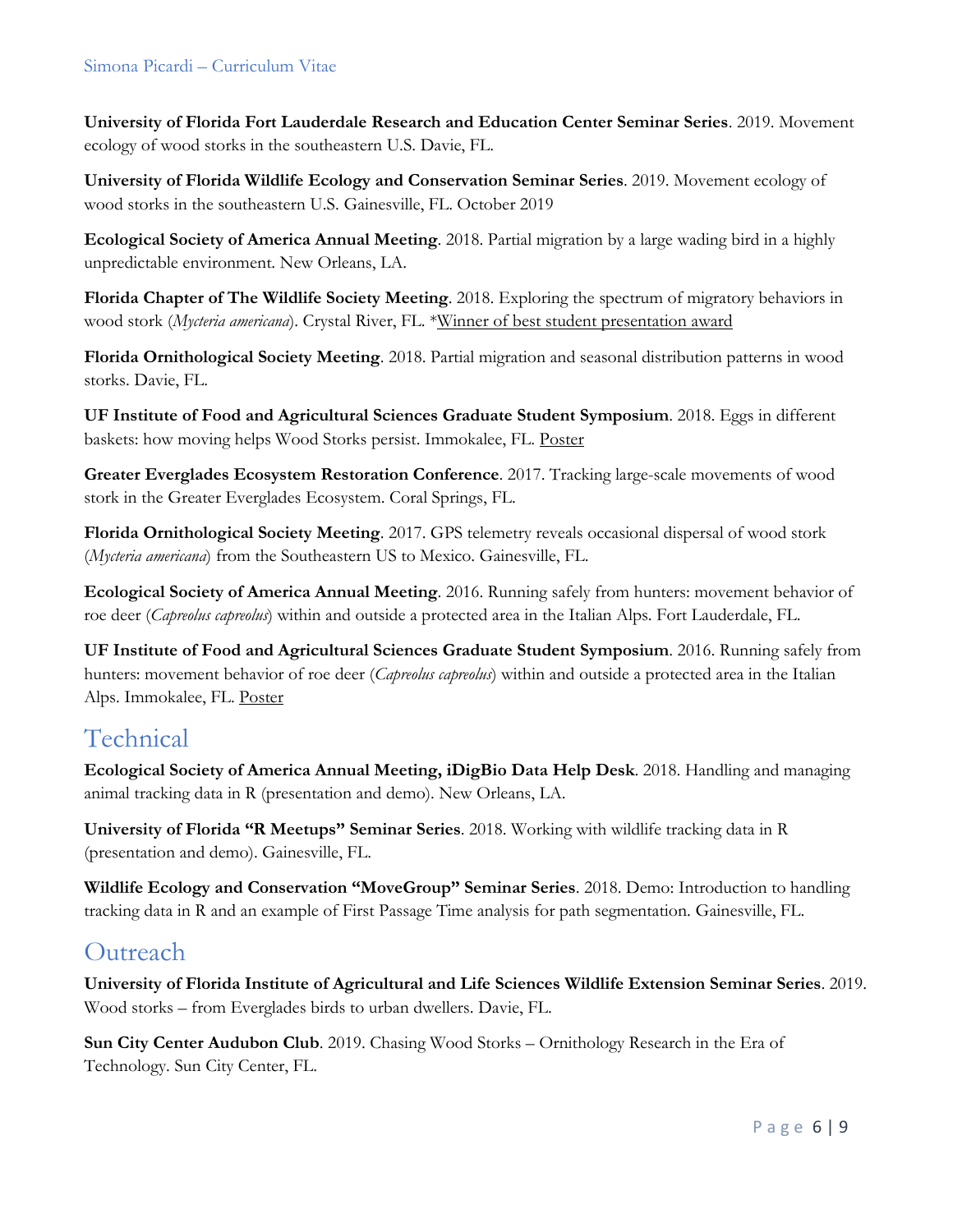**Manatee County Chapter of the Audubon Society**. 2018. Chasing Wood Storks – Ornithology Research in the Era of Technology. Bradenton, FL.

**University of Florida Wildlife Graduate Student Association "Suds and Science" Event.** 2018. A spectrum of migratory behaviors: Wood Stork movements in the southeastern US. Gainesville, FL. Poster

# Teaching

### Curricular courses

**Plant and Animal Populations (WILD 3810).** Undergraduate course, Spring 2022. Utah State University. Role: instructor of record.

**Reproducible Data Science (WILD 6900)**. Graduate course, Spring 2021. Utah State University. Role: instructor of record. Materials available at<https://ecorepsci.github.io/reproducible-science/>

**Next Generation Data Management in Movement Ecology (WIS 6934).** Graduate course, Summer 2016 and 2017. University of Florida Fort Lauderdale Research and Education center. Instructor of record: Dr. Mathieu Basille. Role: co-instructor.

**Landscape Ecology (WIS 4203)**. Undergraduate course, Spring 2016. University of Florida. Instructor of record: Dr. Robert Fletcher. Role: teaching assistant.

### Extra-curricular courses

**Collaborative Science with Git and GitHub.** 2-day workshop, 2021. University of Wyoming. Role: instructor.

**Data Carpentry for Ecologists**. Eight 2-day workshops between 2017 and 2019. Roles (varying): organizer, instructor, teaching assistant.

**Data Management, Manipulation, and Visualization in R**. 2-day workshop, 2019. Florida Atlantic University. Role: co-instructor.

## Guest lectures

**Ecology of Our World.** Undergraduate course, Fall 2021. Utah State University. Instructor of record: Dr. Tal Avgar. Habitat selection in translocated animals: a case-study with greater sage-grouse in North Dakota.

**Applications in Landscape Ecology.** Graduate course, Spring 2021. Colorado State University. Instructor of record: Dr. Kyle Horton. Individual variation in large-scale movement patterns and its fitness consequences in wood storks.

**Ecology of Our World.** Undergraduate course, Fall 2020. Utah State University. Instructor of record: Dr. Tal Avgar. Animal personalities mediate responses to human-driven environmental change: a case-study with a migratory wading bird in Florida.

**Avian Ecology and Conservation.** Graduate course, Fall 2020. University of Florida. Instructor of record: Dr. Jessica Hightower. Fitness consequences of individual movement behavior and habitat selection in wood storks.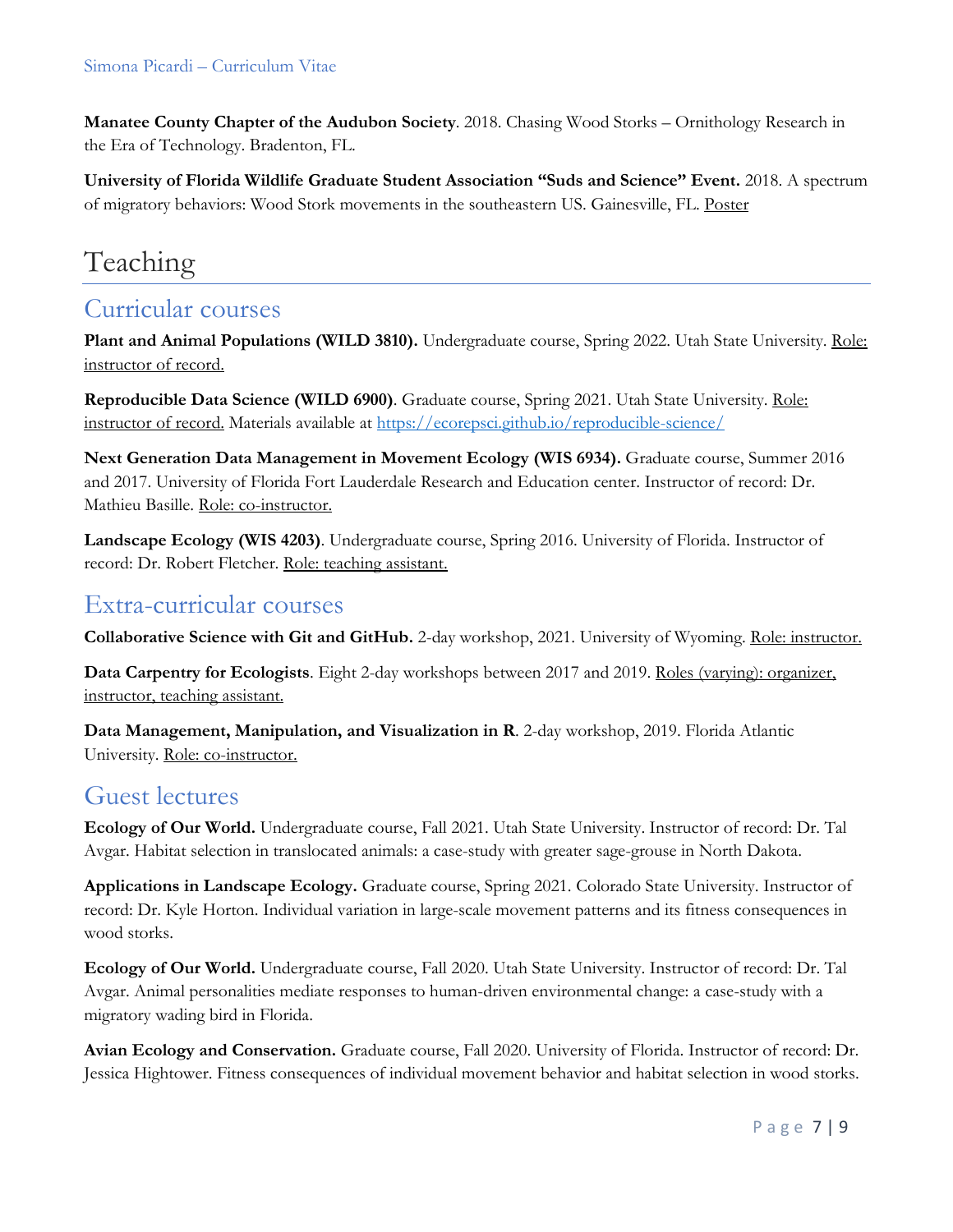### Simona Picardi – Curriculum Vitae

**Applied Bayesian Analysis for Ecological Data.** Graduate course, Spring 2020. Utah State University. Instructor of record: Dr. Clark Rushing. Introduction to 'nimble' – an R package for fast computation of Bayesian hierarchical models.

**Wildlife Biology and Conservation**. Graduate course, Spring 2019. University of Rome La Sapienza, Italy. Instructor of record: Dr. Luigi Boitani. Partial migration in a subtropical wading bird in the southeastern U.S.

**Wildlife Biology and Conservation**. Graduate course, Spring 2015. University of Rome La Sapienza, Italy. Instructor of record: Dr. Luigi Boitani. Movement trajectories of roe deer in alpine environment.

### Student mentoring

**MS Student Alexis Bruant.** University of Florida, 2017-2018. Thesis co-advisor.

**MS Student Scott Fox.** Utah State University, 2020. Thesis mentor.

PhD Student Justin Small. Utah State University, 2020-2021. Dissertation mentor.

**MS Student Hailey Wayment.** Utah State University, 2020-2022. Thesis mentor.

**PhD Student Melissa Chelak.** Utah State University, 2020-ongoing. Dissertation mentor.

**MS Student Codi Backen.** Utah State University, 2021-ongoing. Non-voting committee member.

**MS Student Chuck Carpenter.** Utah State University, 2021-ongoing. Thesis mentor.

**MS Student Amanda Hayes-Puttfarcken.** Utah State University, 2022-ongoing. Committee member.

# Professional Service and Leadership

**TWS Leadership Institute**. 2022. Selected among a group of 10 early-career members of The Wildlife Society to receive formal leadership training.

**Chair-Elect, Gordon Research Seminar on Movement Ecology of Animals**. 2021 (postponed to 2023). International meeting for early-career researchers in movement ecology.

**Elected Board Member, University of Florida Carpentries Club**. 2017-2019. Local chapter of The Carpentries promoting informatics literacy by organizing data science workshops at the University of Florida.

**ESA SEEDS Program Mentor, Ecological Society of America Annual Meeting**. 2018. Mentoring of students from underrepresented minority groups as they attend their first ESA meeting.

**Referee Services**. Journal of Animal Ecology, Journal of Applied Ecology, Behavioral Ecology, Movement Ecology, Ecological Applications, Journal of Wildlife Management, Wildlife Society Bulletin, European Journal of Wildlife Research, Ostrich, Human-Wildlife Interactions, Wilson Journal of Ornithology, Florida Field Naturalist.

**Professional Memberships**. The Wildlife Society, Ecological Society of America.